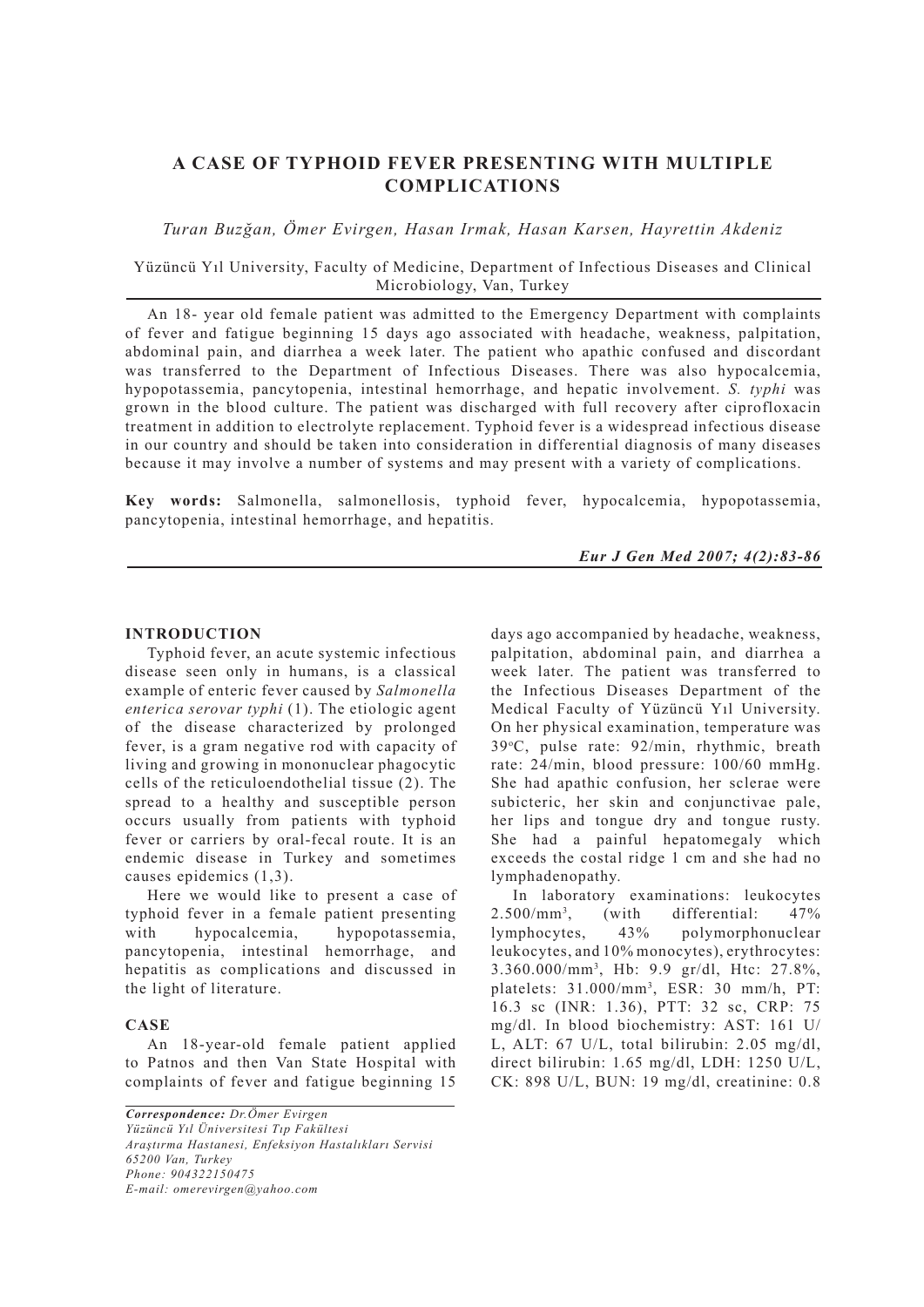mg/dl, Na: 131 mEq/l, K: 2.52 mEq/l, Ca: 6.1 mg/dl, Mg: 1.51 mg/dl. G6PD deficiency was not determined. Occult blood in stool was ++ positive, there were sparse leukocytes and erythrocytes in stool examination. Thyroid hormones were in normal range. In abdominal ultrasonography, only pathological finding was hepatomegaly (liver size: 160 mm). The patient was hospitalized with a preliminary diagnosis of typhoid fever with complications such as hypocalcemia, hypopotassemia, pancytopenia, intestinal hemorrhage, and hepatitis. After samples were taken for microbiological analyses, oral treatment of ciprofloxacin 2x500 mg was initiated by means of nasogastric tube and electrolyte replacement was maintained. After 8 hours of her admission, discordance between pulse and fever disappeared and pulse rate increased to 116/min while fever was 38°C. Tachycardia was attributed to hypopotassemia. In Gruber-Widal test, TO antibody was 1:200 and TH antibody 1:100. After 2 days of admission, *S. typhi* was grown in blood culture. Salmonella did not grow on urine and stool cultures. In antibiotic susceptibility testing of the isolated strain, there was only moderate resistance to ceftriaxone, but sensitive to ciprofloxacin, chloramphenicol and co-trimoxazole. Fever disappeared at the third day of her admission and electrolytes came to normal at the fifth day. Repeated Gruber-Widal test revealed that TO antibodies increased to 1:800 and TH antibodies to 1:200 one week later. Her platelets came to 199.000 and also her leukopenia improved. Hb level gradually reduced to 7.6 gr/dl after admission and remained at that level. She was given 2 units of whole blood, occult blood positivity in stool disappeared after 10 days of admission. After 2 weeks of antibiotic treatment, the patient was discharged with full recovery.

## **DISCUSSION**

The definite diagnosis of typhoid fever is achieved by culture of blood and bone marrow. Positive blood cultures is seen in 60-80% of the cases. Posibility of blood culture positivity decreases after the first week and becomes negative in the fourth week. Although our patient was in the third week of her illness, her blood culture gave positive result. The fact that the patient had not used antibiotics prior to hospitalization is a good chance in order to grow the etiologic agent. Microorganisms can be grown from stool and urine cultures in later periods of the disease. Cultures can also be performed from intestinal secretions and from contents of rose spots in the skin (4). Gruber Widal test five positive results at the end of the first week. Agglutinins may not be developed in some patients. The diagnostic value of Gruber Widal test is controversial because its sensitivity, specificity, and titer values taken into account are varied according to geographic regions (2,5). TO antibodies were found positive first in 1:200 titer and one week later increased to 1:800 and TH antibodies to 1:200 titers.

Clinical presentation and severity of the disease is varied. Fever, headache, flu-like symptoms, fatigue, nonproductive cough, lack of appetite, nausea, and myalgia are the most frequent symptoms (2,6). Classical disease duration is 4 weeks and high fever, toxemia, and constipation occur in the first week, diarrhea in the second week, and splenomegaly, bone marrow findings as well as complications such as encephalopathy, intestinal hemorrhage and perforation are typical findings seen in the third week (6,7). Also our patient had diarrhea, apathic confusion state, pancytopenia, and intestinal hemorrhage.

Most of the complications of typhoid fever develops in the third and fourth weeks of the infection in untreated patients (1). Although almost all systems may be involved, intestinal hemorrhage and perforation, toxic myocarditis, bronchitis and toxic confusion are the most common complications (1). Complication rate may be 10-15% and gastrointestinal bleeding, perforation, and typhoid encephalopathy are the most important complications (2). Confusion was present in our case in the third week of her illness and intestinal bleeding developed, but recovered after the treatment.

Complications in gastrointestinal system in typhoid fever may vary from a simple glossitis or esophagiel ulcer to fatal perforation or intestinal bleeding. The most common complication is gastrointestinal bleeding seen in 10% of patients. 2% of gastrointestinal bleedings is clinically apparent and blood transfusions are required in such cases (2,8,9). Also in our case, there was gastrointestinal bleeding and whole blood transfusion of 2 units has been required. A clinical presentation as acute gastroenteritis may be seen in typhoid fever cases most frequently in children but also in adults (10) as in our case.

Intestinal bleeding usually occurs in the third week by ulceration of necrosis in the small bowels. Occult blood in stool is found at 20% during the disease. Gross bleeding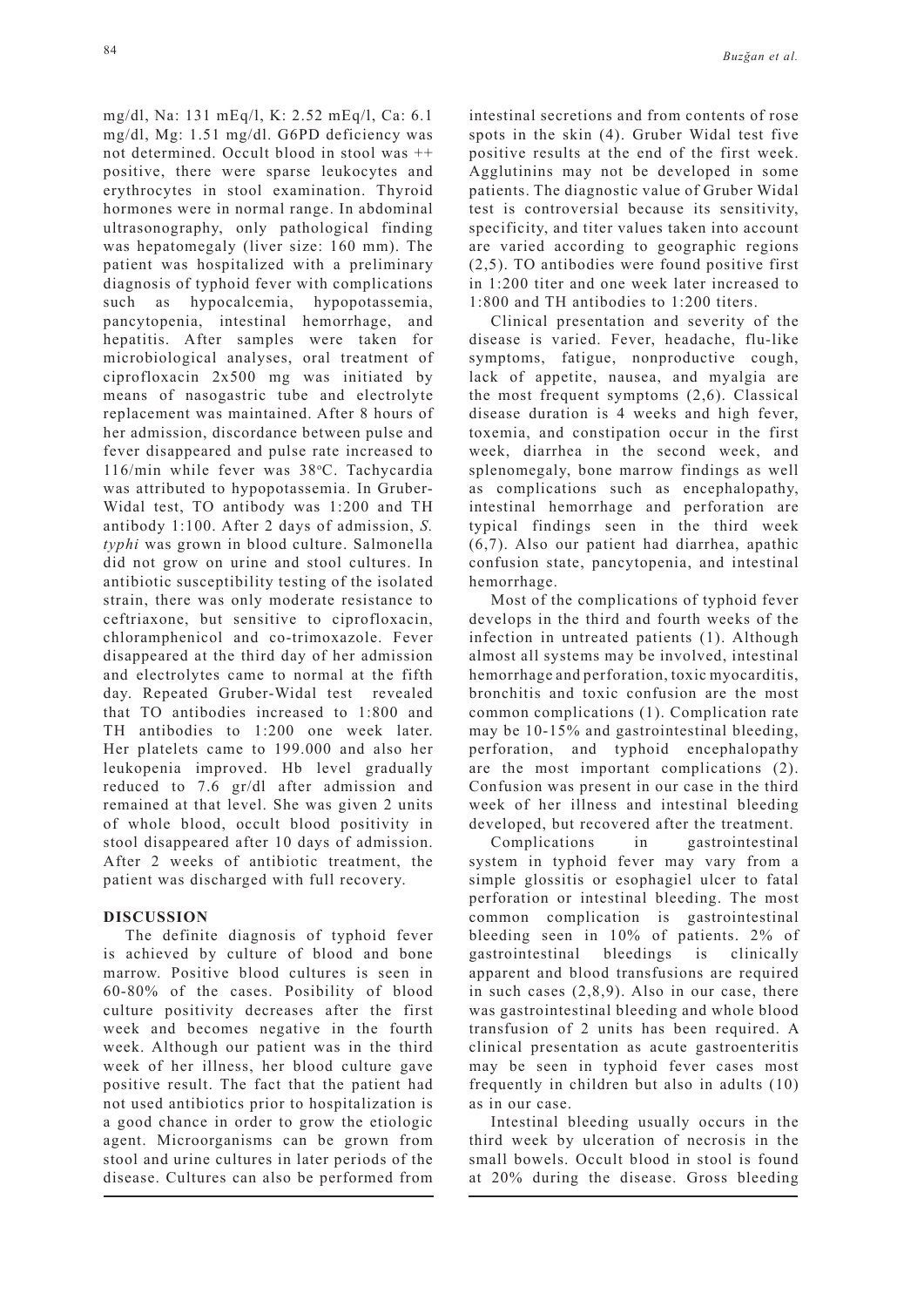is seen in 10% of the patients and massive bleeding in fewer. Sudden decreases in blood pressure and body temperature are the first signs of bleeding. Arterial pressure decreases to 80-90 mmHg or even less than this, and shock may follow this. Perforation rate was higher in patients with typhoid fever before chloramphenicol (2,8,9). Although perforation occurs most frequently in distal part of ileum in the third week, perforation cases with fulminant prognosis in the first two weeks are not rare  $(10,11)$ .

Abnormal liver biochemical tests are frequent in typhoid fever; transaminases may increase up to 2-3 times of normal range (2,12,13). Jaundice develops usually in the first two weeks of infection. Hepatitis seen in typhoid fever is generally of nonspecific reactive hepatitis. But rarely severe hepatic involvement as acute hepatitis is encountered. These cases of typhoid hepatitis have been reported at frequencies ranging from 1% to 26%. Bacterial virulence, delay in treatment and severity of general state of the patient are predisposing factors for typhoid hepatitis. ALT values were approximately 2 times higher than normal and AST values 4 times in our patient with minimal rise in bilirubin values. In differential diagnosis with acute viral infections, the severity of jaundice and the extent of elevation of transaminase levels are much greater than those observed in typhoid fever. The cause of the increase in transaminases in typhoid fever may also be hepatic granulomas or hepatic abscesses formation (14). But in our case, there was no such a space-occupying lesion. Splenomegaly rate is varied, having been reported in approximately half of the cases (1,15). Sometimes splenic rupture, and abscess or granuloma may be seen (16,17).

Hematological complications vary from hemolytic anemia to hemolytic uremic syndrome and DIC (2,12). Hemoglobin may be normal or low, platelets in the same manner, and leukocytes may be low, normal or increased. Eosinopenia is generally present, and prothrombin time is prolonged (2,16). Although various complications seen in our patient, leukocytosis did not occur, and the patient had leukopenic, neutropenic and thrombocytopenic course. Hb level in our patient decreased and required whole blood transfusion of 2 units required. LDH levels were 3-4 times of the normal.

The most common complication after intestinal bleeding is the neuropsychiatric complication, being in the first range in some regions (2,17). Neurologic complication rates are varied (5-35%) according to geographic regions and drug resistance (18). Meningismus and acute confusion are the most frequent states (19). Confusion may have intermittent character and appears as apathy in many patients (6). Apathy was present in our case too, but intermittent character was absent. The presence of hypopotassemia and hypocalcemia together with diarrhea in our patient with apathy is striking. The agent was sensitive to antibiotics except moderate resistance to ceftriaxone. She was discharged with full recovery.

The clinical picture of typhoid fever is not pathognomonic, although it has characteristic features. Many diseases causing fever, eruption and abdominal complaints should be taken into consideration in differential diagnosis (1). Subclinical cases of typhoid fever with mild course are frequent and most of them have been taking treatment in outpatient clinics (20). Because of the diversity of complications and difference in the course of the disease, occurrence of complications in the second and third weeks of the illness even under treatment, one should be careful in the follow up of the patients and multidisciplinary approach should be exhibited.

#### **REFERENCES**

- 1. Miller SI, Pegues DA. Salmonella Species, Including Salmonella typhi. In: Mandell GL, Bennett JE, Dolin R, eds. Principles and Practice of Infectious Diseases. 5th ed. Philadelphia: Churchill Livingstone, 2000:2344-56
- 2. Parry CM, Hien TT, Dougan G, White NJ, Farrar JJ. Typhoid Fever. N Engl J Med 2002;347:1770-82
- 3. Topçu AW. Typhi and non-typhi salmonellosis. In: Topçu AW, Söyletir G, Doğanay M, eds. Infectious Diseases and mycrobiology. Nobel Medical Book 2002:642-53
- 4. Gilman RH, Terminel M, Levine MM, Hernandez-Mendoza P, Hornick RB. Relative efficacy of blood, urine, rectal swab, bone marrow, and rose-spot cultures for recovery of Salmonella typhi in typhoid fever. Lancet 1975;1:1211-13
- 5. Willke A, Ergönül Ö, and Bayar B. Widal Test in Diagnosis of Typhoid Fever in Turkey. Clinical and Diagnostic Laboratory Immunology 2002;9:938–41
- 6. Butler T, Islam A, Kabir I, Jones PK. Patterns of morbidity and mortality in typhoid fever dependent on age and